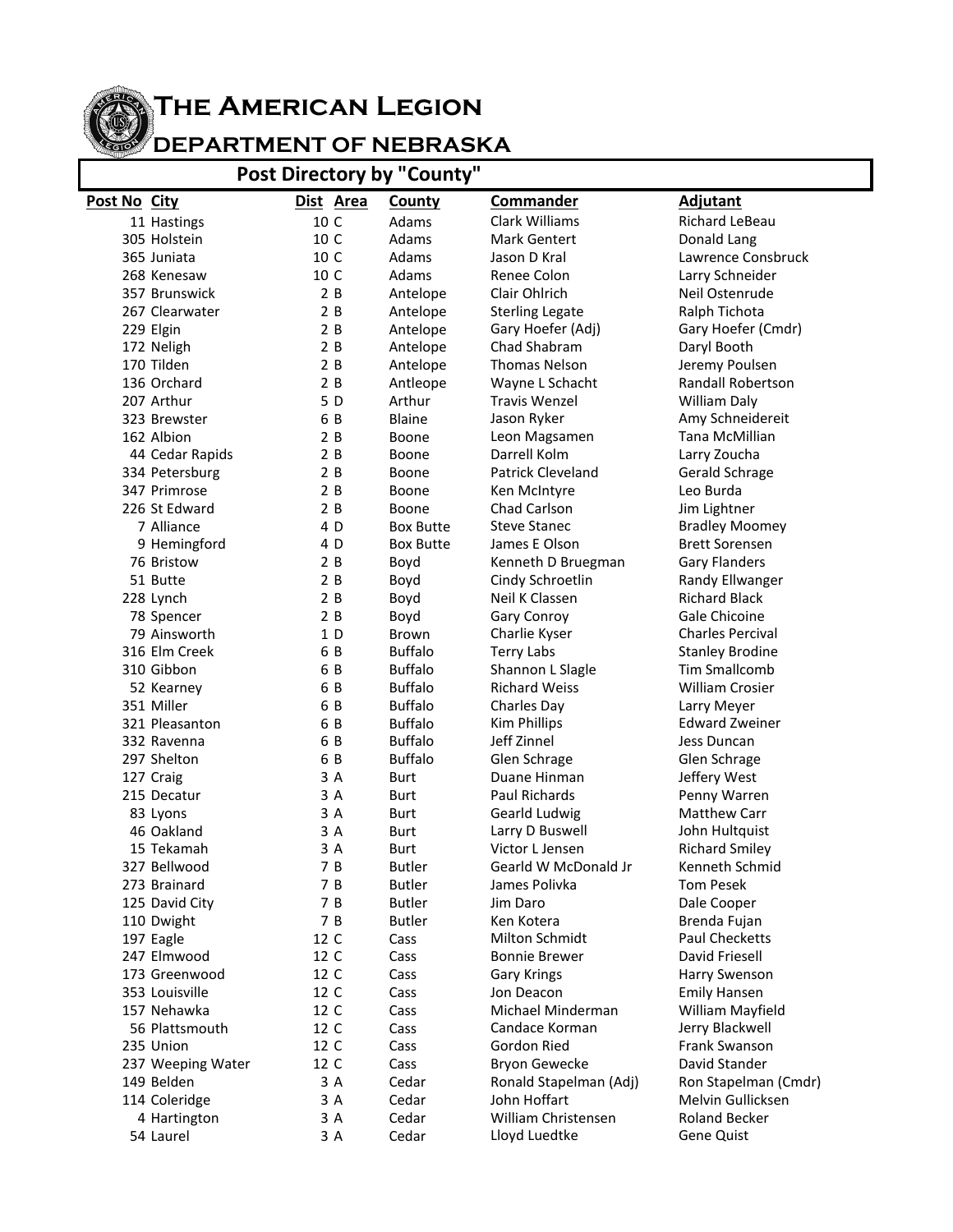| 113 Randolph         | 3 A            | Ce  |
|----------------------|----------------|-----|
| 31 Wynot             | 3 A            | Сe  |
| 304 Wauneta          | 9 D            | Ch  |
| 319 Cody             | 1 <sub>D</sub> | Ch  |
| 90 Valentine         | 1D             | Ch  |
| 202 Wood Lake        | 1D             | Ch  |
| 301 Dalton           | 4 D            | Ch  |
| 286 Lodgepole        | 4 D            | Ch  |
| 291 Potter           | 4 D            | Ch  |
| 17 Sidney            | 4 D            | Ch  |
|                      | 10 C           | Cla |
| 87 Clay Center       |                |     |
| 248 Edgar            | 10 C           | Cla |
| 256 Fairfield        | 10 C           | Cla |
| 26 Glenvil           | 10 C           | Cla |
| 185 Harvard          | 10 C           | Cla |
| 61 Sutton            | 10 C           | Cla |
| 155 Howells          | 7B             | Co  |
| 302 Leigh            | 7B             | Co  |
| 47 Schuyler          | 7 B            | Co  |
| 191 Bancroft         | 3 A            | Cu  |
| 159 Beemer           | 3 A            | Cu  |
| 70 West Point        | 3A             | Cu  |
| 85 Wisner            | 3A             | Cu  |
| 153 Ansley           | 6 B            | Cu  |
| 130 Arnold           | 6 B            | Cu  |
| 126 Broken Bow       | 6 B            | Cu  |
| 59 Callaway          | 6 B            | Cu  |
| 220 Comstock         | 6 B            | Cu  |
|                      | 6<br>B         | Cu  |
| 142 Mason City       |                |     |
| 50 Merna             | 6<br>B         | Cu  |
| 250 Oconto           | 6<br>B         | Cu  |
| 104 Sargent          | 6 B            | Cu  |
| 376 Dakota City      | 3 A            | Da  |
| 97 Homer             | 3 A            | Da  |
| 175 Jackson          | 3 A            | Da  |
| 307 South Sioux City | 3A             | Da  |
| 12 Chadron           | 1D             | Da  |
| 138 Crawford         | 1D             | Da  |
| 77 Cozad             | 5D             | Da  |
| 225 Eddyville        | 5D             | Da  |
| 288 Farnam           | 5 D            | Da  |
| 64 Gothenburg        | 5D             | Da  |
| 111 Lexington        | 5D             | Da  |
| 277 Overton          | 5 D            | Da  |
| 41 Sumner            | 5D             | Da  |
| 275 Big Springs      | 4 D            | De  |
| 217 Chappell         | 4 D            | De  |
|                      | 3A             |     |
| 131 Allen            |                | Di  |
| 60 Emerson           | 3 A            | Di  |
| 62 New Castle        | 3 A            | Di  |
| 117 Ponca            | 3 A            | Di  |
| 81 Wakefield         | 3 A            | Di  |
| 122 Dodge            | 7 B            | Do  |
| 20 Fremont           | 7 B            | Do  |
| 18 Hooper            | 7B             | Do  |
| 121 Scribner         | 7B             | Do  |
| 196 Uehling          | 7 B            | Do  |
| 266 Bennington       | 8 A            | Do  |
| 112 Benson           | 8 A            | Do  |
|                      |                |     |

dar Raymond Schnell Raymond Schnell dar a Jerry J Pinkelman **Louis Zimmerman** ase **Dennis Pfeiffer Edward Arenz** erry Jerry Fullerton Chad Schneider erry Monty Krueger **Dale Bessey** erry Joe C Kreycik Nerry Walter Ries, Jr eyenne Matthew Gillespie Michael Sullivan, Sr eyenne Mark W Keller **Earl Miller** D Cheyenne Jerry D Steele (Adj) Jerry Steele (Cmdr) eyenne Leslie Larsen Scott Toble<br>And Major Gosser Scott Toble ay Major Gosser ay Troy Anderson Dack Cox ay **Lynn A Nejezchleb** John Kluver ay Chuck Conway **Anthony Stec** ay Chris Sterns **Keith Koch** Ifax Glen Mlnarik Mary Smith Ifax Corey Pospichal Don Tyser Ifax Lumir Jedlicka Gale Loseke ming Gary Davis Chanda English ming Steve Schwer Christen Linda Kay Hugo ster Sidney W Vose Karmela Shafer ster **South Duban R Phillips** Charles Foran ster **Roger Wenquist** Gene Hendricks ster Thomas Wilson William Schaad ster Gary Trojan Carry Kokes ster **Dennis Tompkin** Edith Deuel ster Glenn Ritchie David Downey ster **Darrel Johnson** Linda Bomberger ster Jack A Steinbach Colin Penny R Rota Cale Davis **Dale Davis** Dale Davis kota Larry Welch David Heck kota **Russ Rasmussen** Dan O'Neill kota John A Ludwick, Jr Brian Marshall n Daves Michael McKinnon **Richard Hessler** Iwes Gene VonForell **Game In the Search Contract Contract** Jerry Lemmon Iwson Larry Harvill (Adj) Larry Harvill (Cmdr) n Boon Stan McFarland **Fred Boon** n Broad Irvan Hess **Frank Widick** wson Jeffrey A Morris Elmer Kugler wson David Trembly Steve Zerr<br>I Ron Davev Steve Howard Roth wson Ron Davey Iwson Richard Pierce Richard Pierce Puel Larry McCroden James Peterman uel Dwight Smith **Ronald Jacobs** A Dixon Brad Gonzales Lyle Carlson **A R Dave Mahler Constructs Convert Convertision** Doug Mackling xon **Aaron Meyers** Bernard Rohan A Dixon Randy J Lukken Roger Godfredson **A** Ken Thomsen Kenneth Petit B Dodge Ricky Capps Leonard Kempf dge Vern C Gibson dge Fred R Fachman Steven L Snover dge Bill Alsmeyer Kyle Schnoor dge Lowell Meyer Susan Schommer uglas Les Brauer Communication Clenn Turner

ay Lee C Sherman (Adj) Lee Sherman (Cmdr) ming Jason Gatzmeyer (Adj) Jason Gatzemeyer (Cmdr) ming Richard Schultz (Adj) Richard Schultz (Cmdr) luglas Bruce Husted **Thomas Robbins, Sr**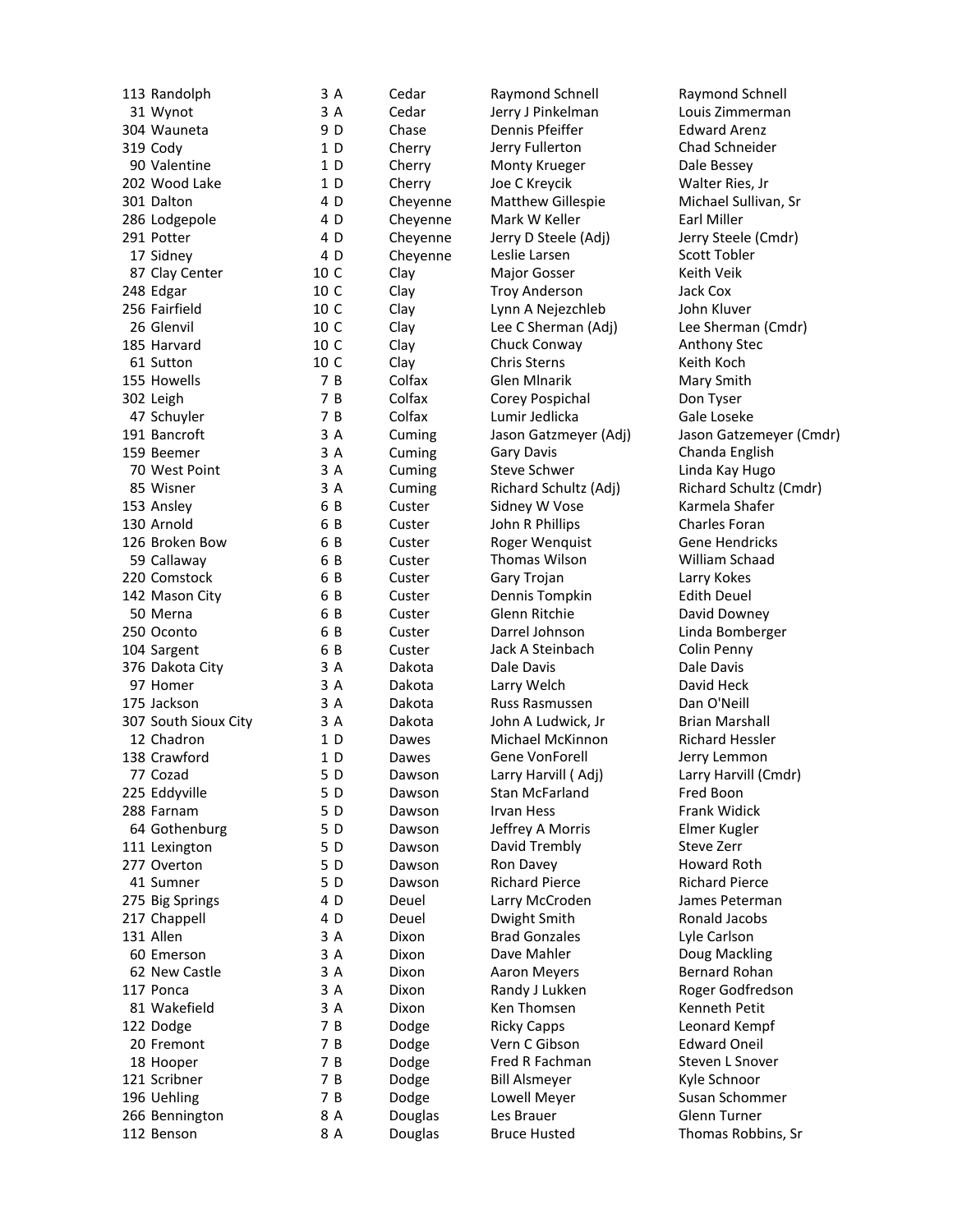| 211 Elkhorn      | 8 A  | Douglas       |
|------------------|------|---------------|
| 374 Millard      | 8 A  | Douglas       |
| 1 Omaha          | 8 A  | Douglas       |
| 30 Omaha         | 8 A  | Douglas       |
| 331 Omaha        | 8 A  | Douglas       |
| 373 Ralston      | 8 A  | Douglas       |
| 58 Valley        | 8 A  | Douglas       |
| 65 Benkelman     | 9 D  | Dundy         |
| 134 Haigler      | 9 D  | Dundy         |
| 218 Exeter       | 11 C | Fillmore      |
| 21 Fairmont      | 11 C | Fillmore      |
|                  |      |               |
| 68 Geneva        | 11 C | Fillmore      |
| 240 Milligan     | 11 C | Fillmore      |
| 193 Ohiowa       | 11 C | Fillmore      |
| 164 Shickley     | 11 C | Fillmore      |
| 145 Bloomington  | 10 C | Franklin      |
| 169 Campbell     | 10 C | Franklin      |
| 209 Franklin     | 10 C | Franklin      |
| 378 Hildreth     | 10 C | Franklin      |
| 364 Naponee      | 10 C | Franklin      |
| 328 Riverton     | 10 C | Franklin      |
| 95 Curtis        | 9 D  | Frontier      |
| 257 Eustis       | 9 D  | Frontier      |
| 272 Maywood      | 9 D  | Frontier      |
| 96 Arapahoe      | 9 D  | <b>Furnas</b> |
| 28 Beaver City   | 9 D  | <b>Furnas</b> |
| 199 Cambridge    | 9 D  | <b>Furnas</b> |
| 343 Edison       | 9 D  | <b>Furnas</b> |
| 219 Oxford       | 9 D  | <b>Furnas</b> |
| 152 Wilsonville  | 9 D  | Furnas        |
| 221 Adams        | 11 C | Gage          |
| 356 Barneston    | 11 C | Gage          |
| 27 Beatrice      | 11 C |               |
| 253 Cortland     | 11 C | Gage          |
|                  |      | Gage          |
| 346 Liberty      | 11 C | Gage          |
| 231 Odell        | 11 C | Gage          |
| 367 Virginia     | 11 C | Gage          |
| 25 Wymore        | 11 C | Gage          |
| 309 Lisco        | 4 D  | Garden        |
| 210 Oshkosh      | 4 D  | Garden        |
| 298 Burwell      | 6 B  | Garfield      |
| 290 Elwood       | 9 D  | Gosper        |
| 57 Hyannis       | 4 D  | Grant         |
| 186 Greeley      | 6 B  | Greeley       |
| 150 Scotia       | 6 B  | Greeley       |
| 299 Spalding     | 6 B  | Greeley       |
| 236 Wolbach      | 6 B  | Greeley       |
| 333 Cairo        | 6 B  | Hall          |
| 300 Doniphan     | 6 B  | Hall          |
| 53 Grand Island  | 6 B  | Hall          |
| 314 Wood River   | 6 B  | Hall          |
| 42 Aurora        | 6 B  | Hamilton      |
| 141 Hampton      | 6 B  | Hamilton      |
| 118 Alma         | 10 C | Harlan        |
| 184 Orleans      | 10 C | Harlan        |
| 233 Stamford     | 10 C | Harlan        |
| 287 Hayes Center | 9 D  | Hayes         |
| 133 Culbertson   | 9 D  | Hitchcock     |
|                  |      |               |
| 318 Paliside     | 9 D  | Hitchcock     |

Russell G Quimby Eugene Pieper Gary Sempek Marty Timberlake Ronald Hancock Larry Brown Charles Gilmore **Richard Klinger** Jerone Thompson Lynn Bergman Richard L Rowe Kurt Muhle Scott Stahlecker Thomas Maranville John E Brunswig George Mahon Alan Songster Elaine Salyer William J Timmerman Jerry Johnson James A Suda Randy Capek Thomas Ortgies Richard Schoenholz James Sliva Gerald Stengel Gary Keim LeRoy Haussermann Jerry Joe Rutt Leland Erickson Nicole Henry Richard Rose Randy W Albers Shawn Halsted John Haussermann Kristopher Eddy Ronald Wiiest Melvin Shipman **Example Transform Michael Dytrych Michael Dytrych Michael Smith Michael Smith Michael Smith Michael Smith Mich**<br>
Daniel Smith Michael Smith Michael Smith Michael Smith Michael Smith Michael Smith Michael Smith Michael Smi Wayne Sellers Wayne F Lammel Howard Davis Donald Nitzel (Adj) Donald Nitzel (Cmdr) Jonathon Fegley Dave Taylor Ronald Ludeke Douglas Rawson Gary L Potter Carl McCoy Mark R Gronewold Rudd Neil Robert Theye **John Andreesen** Jerry Lamkin John Emory Rodney Rose Brandon Gentry Charles Barr Larry Husa Ron Wieters **Ron Wieters** Duane Parde **Tom Young**<br>
Donald Jenkins **Same State Contains** Donald Jenkins Monte Shaul **Richard O'Bannon**<br>Jim Olson (Adj) Jim Olson (Cmdr) Donald Christen Richard Bolli Paul Zerr Melvin Divis **Mike Wintz** Curtis Brown Charles McManus James Beck Allen G Babcock William Goldfish Thomas Connelly Kathryn Connelly Lucas J Thompson Frank Vopat Allan Wade Osburn Ricky Leth Richard Plock Richard Rail Michael Ponte Brian Rapp Stanley Bilslend James Smith Ronald D Paider **Alan Anderson** Chuck Strohm Danny Heiden<br>Aaron Guthrie Geoffrey Floro Lester White George Davis John Ehrke Raymond Tegtman Gearld Unger Allen Erickson

Paul Taylor **Ruthanne Dimmock-Rever** Martin Seward Adj) Martin Seward (Cmdr) Robert Minnick (Adj) Robert Minnick (Cmdr) Darrell Paulson (Adj) Darrell Paulson (Cmdr) Jim Olson (Cmdr) Geoffrey Florom Dennis Kennedy (Adj) Dennis Kennedy (Cmdr) Richard Baxter (Adj) Richard Baxter (Cmdr)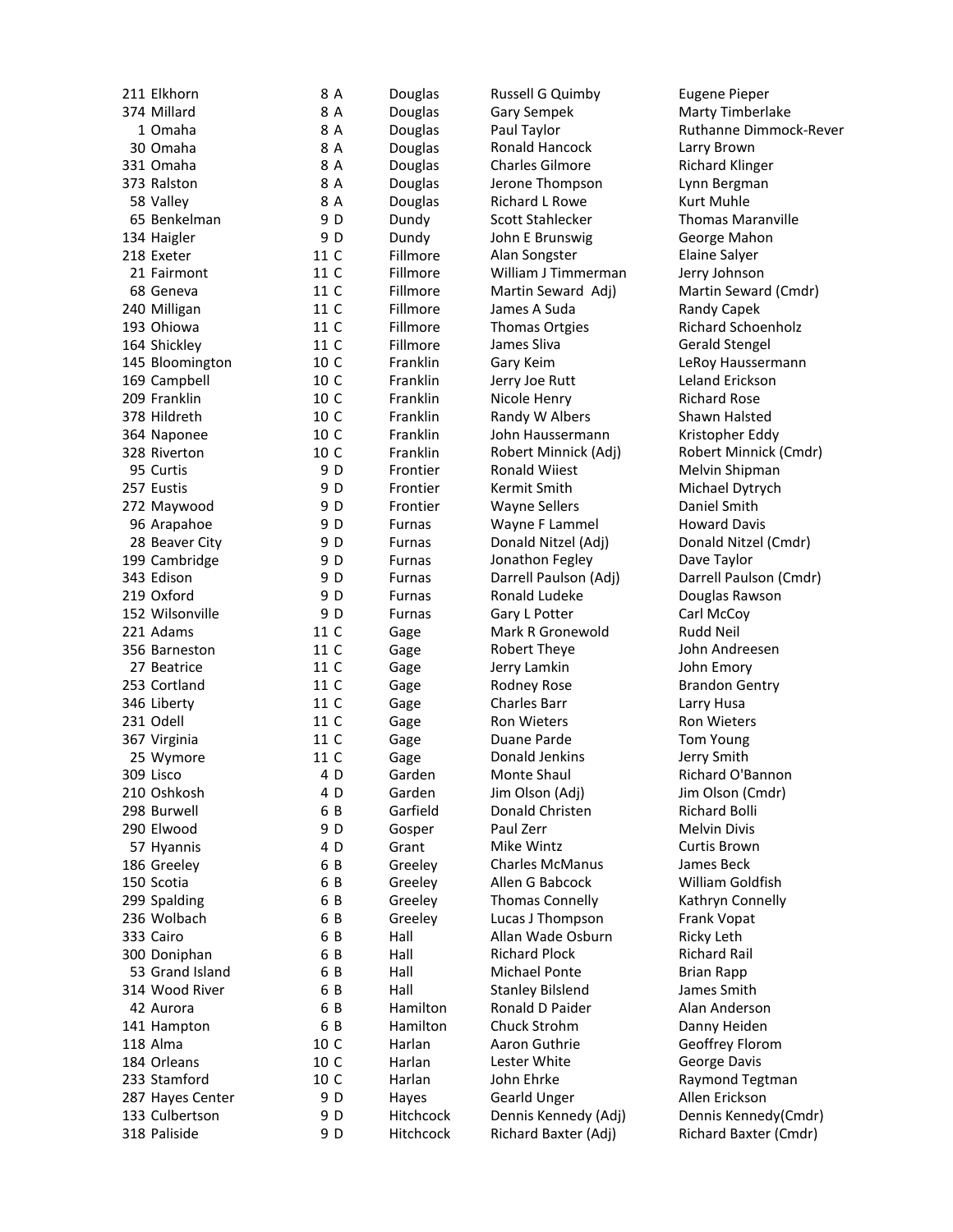|         | 337 Trenton      | 9 D  | Hit         |
|---------|------------------|------|-------------|
|         | 86 Atkinson      | 2B   | Ho          |
|         | 320 Chambers     | 2B   | Ho          |
|         | 214 Ewing        | 2B   | Ho          |
|         | 93 O'Neill       | 2B   | Ho          |
|         | 315 Page         | 2B   | Ho          |
|         | 115 Stuart       | 2B   | Ho          |
|         | 109 Mullen       | 5D   | Ho          |
|         | 201 Boelus       | 6 B  | Ho          |
|         | 241 Dannebrog    | 6 B  | Ho          |
|         | 119 St Paul      | 6 B  | Ho          |
|         | 198 Daykin       | 11 C | Jef         |
|         | 282 Diller       | 11 C | Jef         |
|         | 24 Fairbury      | 11 C | Jef         |
|         | 358 Jansen       | 11 C | Jef         |
|         | 243 Plymouth     | 11 C | Jef         |
|         | 349 Steele City  | 11 C | Jef         |
|         | 360 Cook         | 13 C | Joł         |
|         | 336 Crab Orchard | 13 C | Joł         |
|         | 370 Elk Creek    | 13 C | Joł         |
|         | 140 Sterling     | 13 C | Joł         |
|         | 2 Tecumseh       | 13 C | Joł         |
|         | 94 Minden        | 10 C | Kea         |
|         | 377 Wilcox       | 10 C | Kea         |
|         | 135 Ogallala     | 5 D  | Kei         |
|         | 303 Paxton       | 5 D  | Kei         |
|         | 98 Springview    | 1D   | Key         |
| 292 Dix |                  | 4 D  | Kin         |
|         | 249 Bloomfield   | 2B   | Kn          |
|         | 74 Creighton     | 2B   | Kn          |
|         | 128 Crofton      | 2B   | Kn          |
|         | 224 Niobrara     | 2B   | Kn          |
|         | 223 Verdel       | 2B   | Kn          |
|         | 259 Verdigre     | 2B   | Kn          |
|         | 63 Wausa         | 2 B  | Kn          |
|         | 280 Bennet       | 12 C | Lar         |
|         | 355 Denton       | 12 C | Lar         |
|         | 294 Hallam       | 12 C | Lar         |
|         | 342 Havelock     | 12 C | Lar         |
|         | 105 Hickman      | 12 C | Lar         |
|         | 3 Lincoln        | 15 C | Lar         |
|         | 1919 Lincoln     | 12 C | Lar         |
|         | 204 Waverly      | 12 C | Lar         |
|         | 279 Hershey      | 5 D  | Lin         |
|         | 181 Maxwell      | 5D   | Lin         |
|         | 163 North Platte | 5 D  | Lin         |
|         | 208 Sutherland   | 5 D  | Lin         |
|         | 213 Wallace      | 5 D  | Lin         |
|         | 324 Stapleton    | 5 D  | Log         |
|         | 75 Battle Creek  | 2B   | Ma          |
|         | 35 Madison       | 2 B  | Ma          |
|         | 73 Newman Grove  | 2B   | Μa          |
|         | 16 Norfolk       | 2B   | Μa          |
|         | 189 Tryon        | 5 D  | Mo          |
|         | 6 Central City   | 6 B  | $M\epsilon$ |
|         | 120 Palmer       | 6 B  | Mε          |
|         | 263 Silver Creek | 6 B  | $M\epsilon$ |
|         | 200 Bayard       | 4 D  | Mo          |
|         | 29 Bridgeport    | 4 D  | Mo          |
|         |                  |      |             |

chcock Jerry D Williams Clifford Johnson It James T Dvorak Harold Frickell It **Douglas Frahm** James Larue **It** Dennis Ziems Joe Schindler It George Mumm Gordon Fox B Holt John K Dickerson Fred Cronk It John Shald **Robert Campbell** oker Todd Peters **Dawn Mallory** ward George Cyboron Gary Hewitt ward David Boehle **Kelly Cumming** ward Charles M Schmid Mike Rowley Ferson Donald Meyer **Larry Chambers** Ferson Guy Shalla **Donald Cook** Ferson Jonathon Strunk Robert M Eyer Ferson Joshua Jantzen **Randy Peitzmeier** ferson Lyle A Katz **Clinton Quintana** nson Bill Cropp Louis Bentzinger nnson Thomas E Theis **Dennis Kunc** nson Randy Baucke Larry Othmer nnson Scott Buss Sarah Bredthauer nnson Kenneth Mandl Kevin McKinney arney Greg Smolik Heather Smolik arney **Carney Wayne Johnson** Communism Randall Hill D Keith John R Koperski Tim Hudson D Keith Victor Yauk Richard Colson Merideth Worth Rodney Gierau ox Bryan Young Mark Fehringer ox **David E Merrick** Terron Mclean ox Shane Wieseler Nick Folkers ox James C Scott Robert Olson ox Dave Vesely **Dianna Latorra** ox Gary K Jones **Larry Masat** ox Mark Dawson Michael Kumm ncaster William Glover **Glover** Joshua Clark ncaster Jack Schlimmer **David Glantz** ncaster Wayne Eggert Marilynn Grotrian ncaster Ann Jordan Dell Spier ncaster Martin Neal **Darrel Vermaas** ncaster Deborah Bjorman Kevin Ricky ncaster Wade Graft **Edward Schnabel** ncaster Jeffrey L Etheridge Larry Seawall Icoln Adam J Reed Kerry Frels Icoln Harry Feeney John Schledewitz Jr **Coln** Scott B Bell **Paul Cooper** D Lincoln David R Hughes Earl Jones coln James R Smith Gary McConnell gan David Olson **Richard Cook** adison Michael E Fleer Barry Ponton adison Michael Prather Roger Acklie<br>Adison Charles Borg Raymond Flo Charles Borg Raymond Flood adison Rick Kropf **Duane R Carlow** Pherson Terrance Neal Harold Arensdorf errick Thomas Reimers Sandra Lindgren errick Rick Harrahill Ron Kunze errick Daniel Oppliger Derome Paczosa prrill Larry Kraus (Adj) Larry Kraus (Cmdr)

Ferson David E Endorf (Adj) David Endorf (Cmdr) nball Joe Singleton Lawrence Engstrom D Morrill Carl E Roach(Adt) Carl Roach (Cmdr)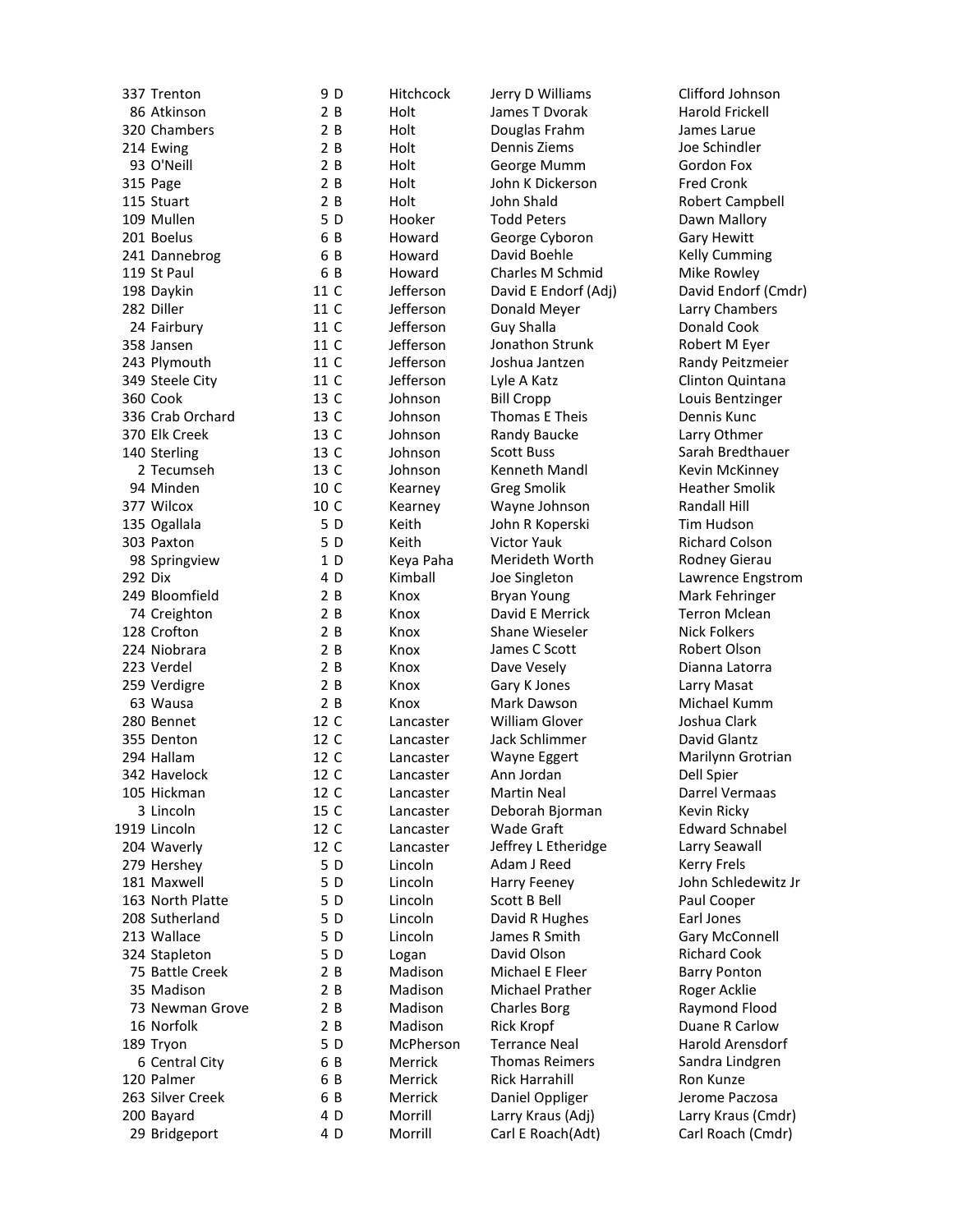| 99 Belgrade       | 6 B    | Nano              |
|-------------------|--------|-------------------|
| 151 Fullerton     | 6 B    | Nand              |
| 144 Genoa         | 6 B    | Nano              |
| 23 Auburn         | 13 C   | Nem               |
| 330 Johnson       | 13 C   | Nem               |
| 179 Hardy         | 10 C   | Nuck              |
| 45 Lawrence       | 10 C   | Nuck              |
| 187 Nelson        | 10 C   | Nuck              |
| 242 Ruskin        | 10 C   | Nuck              |
| 103 Superior      | 10 C   | Nuck              |
| 8 Nebraska City   | 12 C   | Otoe              |
| 195 Palmyra       | 12 C   | Otoe              |
|                   | 12 C   |                   |
| 100 Syracuse      | 12 C   | Otoe              |
| 246 Talmage       |        | Otoe              |
| 156 Burchard      | 13 C   | Pawr              |
| 39 Dubois         | 13 C   | Pawr              |
| 168 Pawnee City   | 13 C   | Pawr              |
| 289 Table Rock    | 13 C   | Pawr              |
| 206 Elsie         | 5 D    | Perki             |
| 40 Grant          | 5 D    | Perki             |
| 271 Madrid        | 5 D    | Perk              |
| 270 Venango       | 5 D    | Perki             |
| 67 Bertrand       | 10 C   | Phel              |
| 66 Holdrege       | 10 C   | Phel              |
| 338 Loomis        | 10 C   | Phel              |
| 326 Osmond        | 2B     | Pierc             |
| 72 Pierce         | 2B     | Pierc             |
| 148 Plainview     | 2B     | Pierc             |
| 84 Columbus       | 7B     | Platt             |
| 306 Creston       | 7<br>B | Platt             |
| 80 Humphrey       | 7<br>B | Platt             |
| 261 Lindsay       | 7B     | Platt             |
| 322 Monroe        | 7 B    | Platt             |
| 283 Platte Center | 7B     | Platt             |
| 91 Osceola        | 7 B    | Polk              |
| 160 Polk          | 7B     |                   |
|                   | 7 B    | Polk              |
| 296 Shelby        |        | Polk              |
| 132 Stromsburg    | 7 B    | Polk              |
| 245 Bartley       | 9 D    | Red               |
| 276 Danbury       | 9 D    | Red               |
| 344 Indianola     | 9 D    | Red '             |
| 313 Lebanon       | 9 D    | Red               |
| 203 McCook        | 9 D    | Red               |
| 102 Falls City    | 13 C   | Richa             |
| 269 Humboldt      | 13 C   | Richa             |
| 222 Shubert       | 13 C   | Richa             |
| 123 Bassett       | 1D     | Rock              |
| 227 Newport       | 1D     | Rock              |
| 147 Crete         | 11 C   | Salin             |
| 212 DeWitt        | 11 C   | Salin             |
| 264 Dorchester    | 11 C   | Salin             |
| 183 Friend        | 11 C   | Salin             |
| 258 Swanton       | 11 C   | Salin             |
| 311 Tobias        | 11 C   | Salin             |
| 255 Western       | 11 C   | Salin             |
| 101 Wilber        | 11 C   | Salin             |
| 37 Bellevue       | 8 A    |                   |
|                   | 8 A    | Sarp <sup>®</sup> |
| 339 Bellevue      |        | Sarp <sup>®</sup> |
| 216 Gretna        | 8 A    | Sarp <sup>®</sup> |

ce Arthur DeLancey **Henry Bigge Example 3** Nance John Buhl Stanley Tarnick aha Al Armstrong Mark L Volkmer aha Gailen Bohling **Allen Schneider** colls andrew Miller **Andrew Miller** Howard Miller colls Paul Dale **Lyle Kohmetscher** colls Charlie Tuttle Colls and State States Menke C Nuckolls Beauford Hoyer James Hanson Elmer Rempe Steven Meyer Carl Christensen Tom Grooman Jason Parolek Harry Chaffin Edward L Reed Robert Wilhelm John Moyer Mark Boellstorff nee Scott Bodie **Graussen Scott Bodie** Jerald Bausch nee Randall Schafer Myron Battles nee Roger Bowman Larry Bradbury nee Tom J Hilderbrand Gregg Clement ins Jonathon C Peterson John Culver ins Michael Wyatt Stephanie Larson<br>ins Michael Heinemann Karl Dudo ins Michael Heinemann<br>ins Dave Deden ins Dave Deden Bruce Marquardt ps David L Young Gary Nuttelman ps Michael Buettner Michael Buettner ps **Eddie Anderson** Steve Larson e Bavid Hamm Ray Collins e Bierce Jake Jensen Raymond Stark e Gene Thomsen Corrine Janovec e Bonald Patras **Michael Landkamer** e Burton Heath Hank Krings B Platte David L Classen Michael Korth B Platte James McPhillips e **Black William Smoots** Duane Laudenklos e Barbara Johnson Dave Bruckner Scott Anderson **David Lenn**<br>
Charles Shenk Charles Shenk Charles Shenk James Krumbach Jack Carter Perry Noyd **Owen Kinnan** Willow Rick Kerst **Network** James Foster Willow Donald Lafferty **Example 20** Harry Rich Willow Don Reiners **Russell Wood** Willow Stephen C Haag Michael Helm<br>Willow Daniel Stramel Michristopher M ardson Lawrence Fischer **Brian Palmer** ardson Brian L Jones **Dick Arington** ardson Everett Watkins George Ketner Stan Weidner Vernon Wood, Jr Richard Munk Robert Doke e Tom Parker Bob Lorenz e Glen Pieper Solon Osterhaus e Larry Kaspar **Larry Kaspar** e Shawn Gray **Robert Vickrey** e **Conald Shutts Alan Strouf** e Chartels Chartels Charry Haake e James Mammen Larry Zoubek e Cisa Shore **Kenneth Uher** y Boger L Nelson Terry Greenwell y Jim Costello David Coombs

ce John E Nelson IV (Adj) John Nelson IV ((Cmdr) Daniel Stramel Christopher Mehringer y Dave Harrig Dave Harrig Jeff Johnson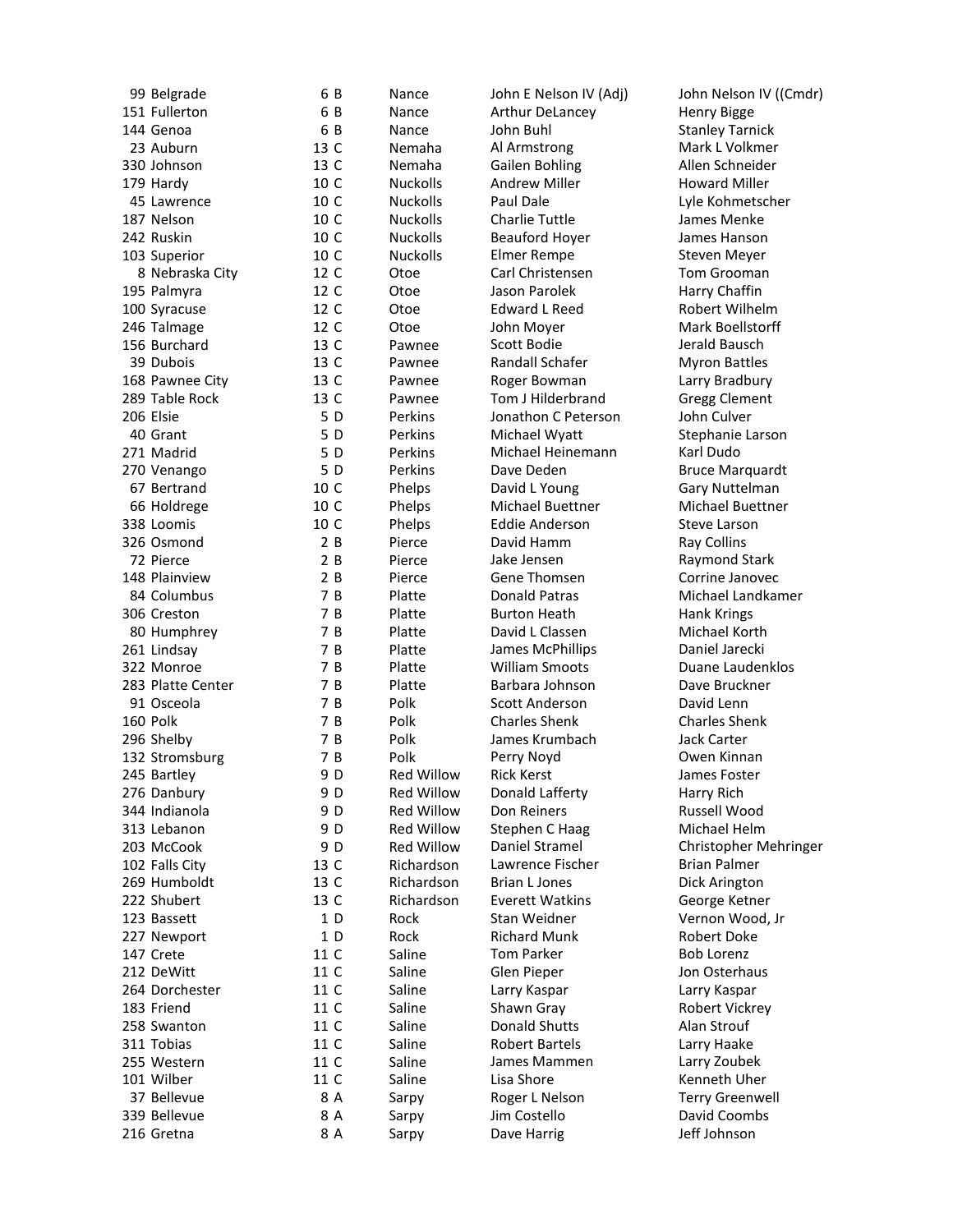| 32 Papillion                     | 8 A  | Sarpy               | <b>Ted Stapleton</b>    | James Foster          |
|----------------------------------|------|---------------------|-------------------------|-----------------------|
| 143 Springfield                  | 8 A  | Sarpy               | Dale Mueller            | Jim Jenson            |
| 129 Ashland                      | 7 B  | Saunders            | Jim Graham              | Tami Johns            |
| 158 Cedar Bluffs                 | 7 B  | Saunders            | Randall C Redding       | <b>Tom Siebels</b>    |
| 244 Ceresco                      | 7 B  | Saunders            | Lonnie Rech             | Joe Dennick           |
| 265 Colon                        | 7 B  | Saunders            | Virgil Blum             | Virgil Blum           |
| 232 Malmo                        | 7 B  | Saunders            | Donald Proett           | <b>Fred Proskove</b>  |
| 340 Morse Bluff                  | 7 B  | <b>Saunders</b>     | Galen Johnson           | Jeff Van Nortv        |
| 254 Prague                       | 7 B  | <b>Saunders</b>     | Larry Johnson           | Larry Johnson         |
| 371 Valparaiso                   | 7 B  | Saunders            | Don Kobza               | Teresa Johnst         |
| 82 Wahoo                         | 7 B  | <b>Saunders</b>     | John D Peterson         | Paul Eddie            |
| 308 Weston                       | 7 B  | <b>Saunders</b>     | Tom Vasa                | Tom Vasa              |
| 262 Yutan                        | 7 B  | Saunders            | Michael Juedes          | Allan Arp             |
| 36 Gering                        | 4 D  | <b>Scotts Bluff</b> | Kent Holmes             | Joseph Benne          |
| 124 Mitchell                     | 4 D  | <b>Scotts Bluff</b> | <b>Michael Cotant</b>   | Joe Myers             |
| 10 Morrill                       | 4 D  | <b>Scotts Bluff</b> | Fred A Cawiezel         | <b>Stanley Maths</b>  |
| 5 Scottsbluff                    | 4 D  | <b>Scotts Bluff</b> | <b>Beth Linn</b>        | James E Linn          |
| 178 Beaver Crossing              | 12 C | Seward              | Ray Gard                | Ray Gard              |
| 359 Cordova                      | 12 C | Seward              | <b>Robert Rhodes</b>    | Lars Larsen           |
| 369 Garland                      | 12 C | Seward              | Randall Schulz          | Eugene Wage           |
| 171 Milford                      | 12 C | Seward              | Jim Eberly              | Kenneth Reins         |
| 354 Pleasant Dale                | 12 C | Seward              | Darwin Eucker           | <b>William Wiech</b>  |
| 33 Seward                        | 12 C | Seward              | Joseph Ruzicka          | Kenneth Mey           |
| 49 Utica                         | 12 C | Seward              | Travis Grantski         | R. Todd Baude         |
| 34 Gordan                        | 1D   | Sheridan            | Mitchell J Gallant      | Eric Anderson         |
|                                  | 1 D  | Sheridan            | <b>Arthur Lipps</b>     | Kristopher Pyl        |
| 239 Hay Springs<br>161 Rushville | 1 D  | Sheridan            | <b>Roxanne Sones</b>    | <b>Cliff Rininger</b> |
| 108 Ashton                       | 6 B  |                     | Donald R Jehorak        |                       |
|                                  |      | Sherman             |                         | Wilfred Fredri        |
| 293 Litchfield                   | 6 B  | Sherman             | Delwin Beck             | <b>Ronald Siegel</b>  |
| 48 Loup City                     | 6 B  | Sherman             | Chuck Radtke            | Jerry Kowalski        |
| 69 Pilger                        | 2 B  | Stanton             | Robert L Spreick (Adj)  | Robert Spriecl        |
| 88 Stanton                       | 2 B  | Stanton             | James E Campbell (Adj)  | James Campb           |
| 194 Alexandria                   | 11 C | Thayer              | Lloyd E Goodson (Adj)   | Lloyd Goodso          |
| 166 Bruning                      | 11 C | Thayer              | David Rinehart          | Larry Edzards         |
| 205 Byron                        | 11 C | Thayer              | <b>Richard Poppe</b>    | Ron Kuhlmanı          |
| 329 Carleton                     | 11 C | Thayer              | Shawn Winans            | Lloyd Vanclee         |
| 335 Davenport                    | 11 C | Thayer              | Roger V Schroeder       | Justin Trapp          |
| 352 Deshler                      | 11 C | Thayer              | Stan Hofts              | <b>Steven Harms</b>   |
| 180 Hebron                       | 11 C | Thayer              | <b>Gearld Fink</b>      | Dean Blincow          |
| 317 Hubbell                      | 11 C | Thayer              | Loren Peithman          | Charles Fangn         |
| 230 Thedford                     | 5 D  | Thomas              | Royce Brown             | John Bryant           |
| 139 Macy                         | 3 A  | Thurston            | <b>Leander Merrick</b>  | <b>Leander Merr</b>   |
| 55 Pender                        | 3 A  | Thurston            | Gene Case               | John Smith            |
| 89 Walthill                      | 3 A  | Thurston            | Pat Newton              | Andy Newton           |
| 363 Winnebago                    | 3 A  | Thurston            | John F Lamere           | Iris Payer            |
| 251 Arcadia                      | 6 B  | Valley              | Douglas Griess          | Jerry Wortma          |
| 285 North Loup                   | 6 B  | Valley              | Kevin L Sheldon         | <b>Edward Bloon</b>   |
| 38 Ord                           | 6 B  | Valley              | Wayne D Brown           | Galen Dulitz          |
| 71 Arlington                     | 8 A  | Washington          | Steven Bremer           | <b>Stanley Misfel</b> |
| 154 Blair                        | 8 A  | Washington          | Richard Paulsen         | <b>Steve Rounds</b>   |
| 348 Fort Calhoun                 | 8 A  | Washington          | Lawrence Kusek          | Larry Pringle         |
| 274 Herman                       | 8 A  | Washington          | Carl Rennerfeldt        | Clay Sheets           |
| 366 Kennard                      | 8 A  | Washington          | Dennis Penry            | Dennis Penry          |
| 165 Carroll                      | 3 A  | Wayne               | Kenneth Hall (Adj)      | Kenneth Hall          |
| 43 Wayne                         | 3 A  | Wayne               | Dennis Lutt             | Duane Schroe          |
| 252 Winside                      | 3 A  | Wayne               | Mark Bloomfield         | Robert Neel           |
| 176 Blue Hill                    | 10 C | Webster             | Keith Waechter          | Thomas Johns          |
| 116 Cowles                       | 10 C | Webster             | <b>Denziel Tavenner</b> | Donald Beitler        |
| 278 Guide Rock                   | 10 C | Webster             | Phillip L Troudt        | Jimmy Shaw            |
|                                  |      |                     |                         |                       |

Ted Stapleton and James Foster ders Jim Graham Tami Johns ders **Randall C Redding Tom Siebels** ders **Donald Proett** Fred Proskovec ders Galen Johnson Jeff Van Nortwick 254 Prague 7 B Saunders Larry Johnson Larry Johnson ders John D Peterson ders Michael Juedes Allan Arp s Bluff Kent Holmes **Bluff** Kent Holmes Joseph Bennett s Bluff Michael Cotant Joe Myers s Bluff Fred A Cawiezel Stanley Mathson 5 Bluff Beth Linn James E Linn and a 20 Robert Rhodes Cordova Lars Larsen **171 Jim Eberly Communist Communist Communist Communist Communist Communist Communist Communist Communist Communist Communist Communist Communist Communist Communist Communist Communist Communist Communist Communist Commun** rd Darwin Eucker William Wiechert 33 Seph Ruzicka Kenneth Meyer<br>13 Semant Travis Grantski Kenneth Meyer<br>13 Semant Render Standard Render Travis Grantski R. Todd Bauder dan Mitchell J Gallant Eric Anderson dan Arthur Lipps 1 - Kristopher Pyle dan Roxanne Sones Cliff Rininger nan 108 Donald R Jehorak 1988 Wilfred Fredrick nan Delwin Beck Ronald Siegel nan Chuck Radtke **Interpretata Sherman** Chuck Radtke er **166 Bruning 11 David Rinehart** Larry Edzards er and Richard Poppe Ron Kuhlmann er 3hawn Winans Cloyd Vancleef Example 11 Davenport 13 Davenport 13 September 2013 and the United States International Present and Trapport N er 180 Gearld Fink 11 Dean Blincow Extempore Loren Peithman Charles Fangmeier as Royce Brown John Bryant ton Leander Merrick Leander Merrick 89 Balthill 3 Andy Newton Andy Newton 353 Iohn F Lamere **1988** Iris Payer Douglas Griess Jerry Wortman Kevin L Sheldon Edward Bloom Wayne D Brown Galen Dulitz ington Steven Bremer Stanley Misfeldt ington Richard Paulsen Steve Rounds ington Lawrence Kusek Larry Pringle ington Carl Rennerfeldt Clay Sheets ington Dennis Penry **Dennis Penry Dennis Penry** 165 Menneth Hall (Adj) Kenneth Hall (Cmdr) e Bennis Lutt Duane Schroeder e 3 Mark Bloomfield 3 A Robert Neel ter 176 Blue Keith Waechter **Frank 10 C Thomas Johnson** 116 Cowles 10 C Webster Denziel Tavenner Donald Beitler

Teresa Johnston<br>Paul Eddie 369 Garland 12 C Seward Randall Schulz Eugene Wagenknecht on Robert L Spreick (Adj) Robert Sprieck (Cmdr) on James E Campbell (Adj) James Campbell (Cmdr) 194 Iloyd E Goodson (Adj) Lloyd Goodson (Cmdr) 278 The Phillip L Troudt Troudt Communist Report Shaw